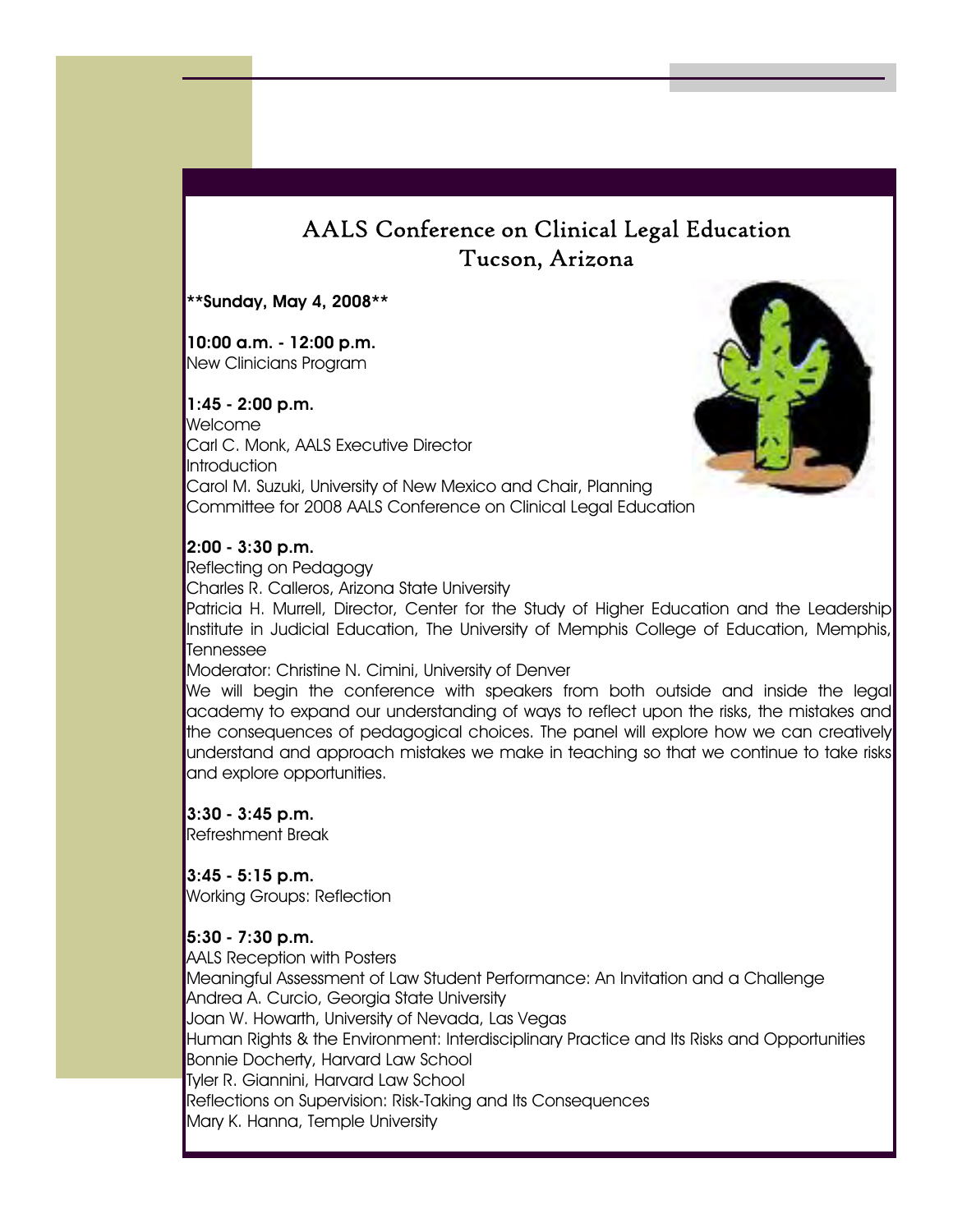Seattle University International Human Rights Clinic-Hate Free Zone Detention Center Conditions Project

Paul Holland, Seattle University

Florida International University Educational Advocacy

Clinic: An Opportunity to Open the Door to Education Through Advocacy

Phyllis Williams Kotey, Florida International University

The Clinical Divide: Reflections on Barriers to

Collaboration Between Clinics and Legal Writing Departments

Sarah Schrup, Northwestern University

Lessons on Strategy Development: Moving From Lawyering to Teaching Christina A. Zawisza, The University of Memphis

### \*\*Monday, May 5, 2008\*\*

7:30 - 9:00 a.m. AALS Section on Clinical Legal Education Committees

### 9:00 - 10:15 a.m.

Reflecting on Decisions about Classroom Teaching and Goals Isabelle R. Gunning, Southwestern Law School Danielle Jones, Stanford Law School Ragini N. Shah, Suffolk University Jane M. Spinak, Columbia University This panel will guide us in reflecting on the structure and methods we employ in our classroom teaching. We will explore our goals for classroom teaching and the role they play in overall pedagogical design.

10:15 - 10:30 a.m. Refreshment Break

10:30 a.m. - 12:00 p.m. Working Groups: Classroom Teaching

12:00 p.m. - 1:45 p.m.

AALS Luncheon: AALS Section on Clinical Legal Education Awards Program AALS Conference on Clinical Legal Education

### 2:00 - 3:30 p.m.

Concurrent Sessions The Role of "New" in Risks, Mistakes, and Opportunities Deborah Cantrell, University of Colorado Dale S. Margolin, St. John's University Erik S. Pitchal, Suffolk University Marcella Beth Silverman, Fordham University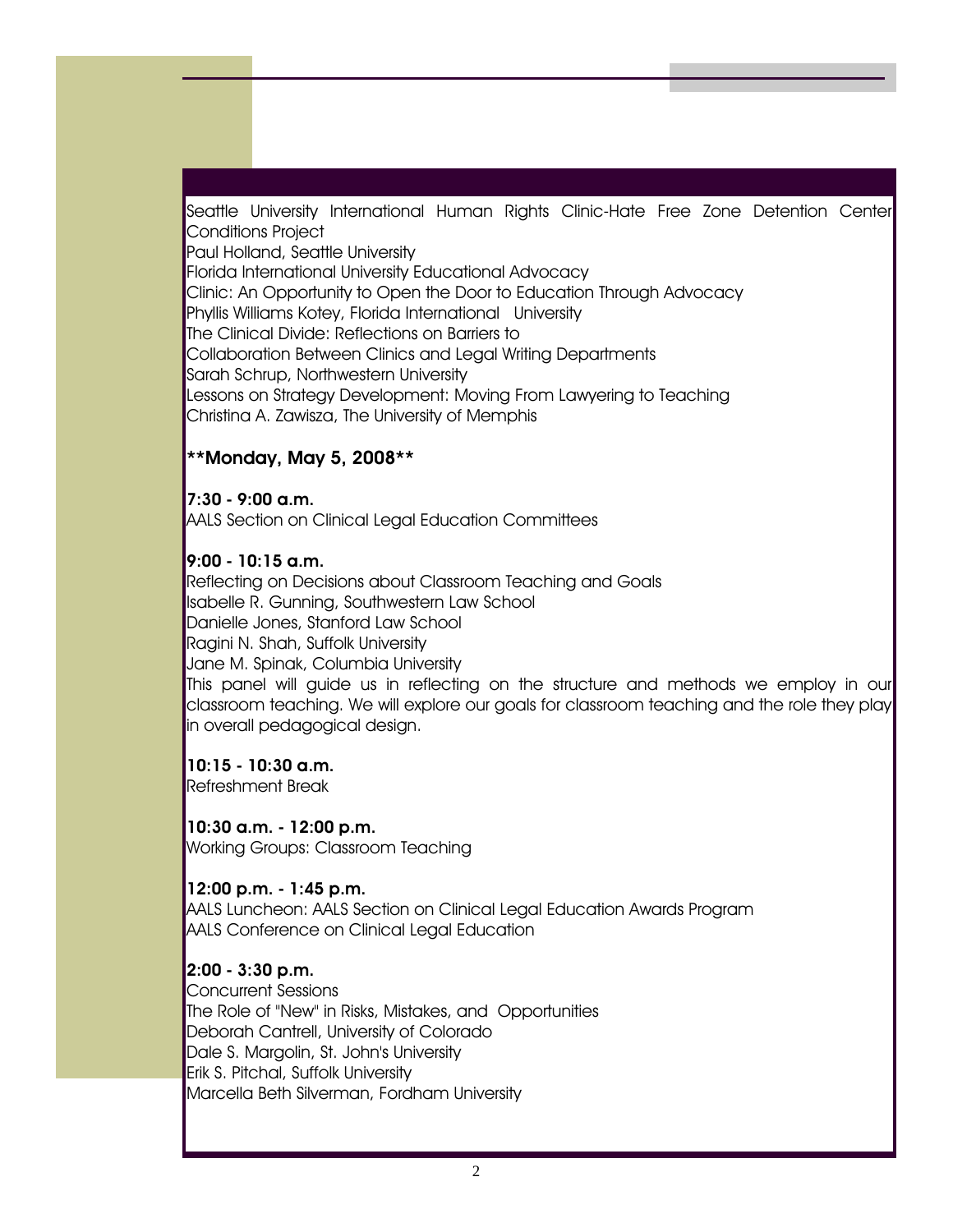Taking Risks and the Specter of Loss Dan R. Smulian, Brooklyn Law School Lauris P. Wren, Hofstra University

The Joy of Evaluation: Creative Methods to Improve Clinical Program Evaluation Lisa Radtke Bliss, Georgia State University Sylvia Caley, Georgia State University William J. Fleener, Jr., Thomas M. Cooley Law School Kimberly E. O'Leary, Thomas M. Cooley Law School

Mindfulness, Meditation, and Reflection in Clinical Teaching Charles R. Halpern, University of California, Berkeley Tamara Kuennen, University of Denver

The Spirituality of Imperfection: Structure, Improvisation and Letting Go Janet Madill, Artist, M.D., Pacific Northwest College of the Arts, Portland, Oregon Deborah A. Maranville, University of Washington Mary Helen McNeal, Syracuse University Calvin Pang, University of Hawaii

Politics and Pedagogy: Clinical Work in Politically Charged Areas of Law Sioban Albiol, DePaul University Herschella Glenn Conyers, University of Chicago Andrea D. Lyon, DePaul University

Risks Worth Taking: Working with Students with Disabilities in a Clinical Setting Alexis Anderson, Boston College Lynn Barenberg, Boston College Maritza Karmely, Boston College Norah Wylie, Boston College

Uniting Substantive Courses with Clinical Methodology: A Risky Business, Does It Work? Marilyn Joan Berger, Seattle University John B. Mitchell, Seattle University

Reflecting on Who We Are: How Can Adjunct/ Practicing Lawyers be Included in the Clinical Community? How Can We Learn from Each Other and Improve Both Teaching and Practice?

Claudia Angelos, New York University Harriet N. Katz, Rutgers University-Camden Dennis P. Talty, Esq., Philadelphia, Pennsylvania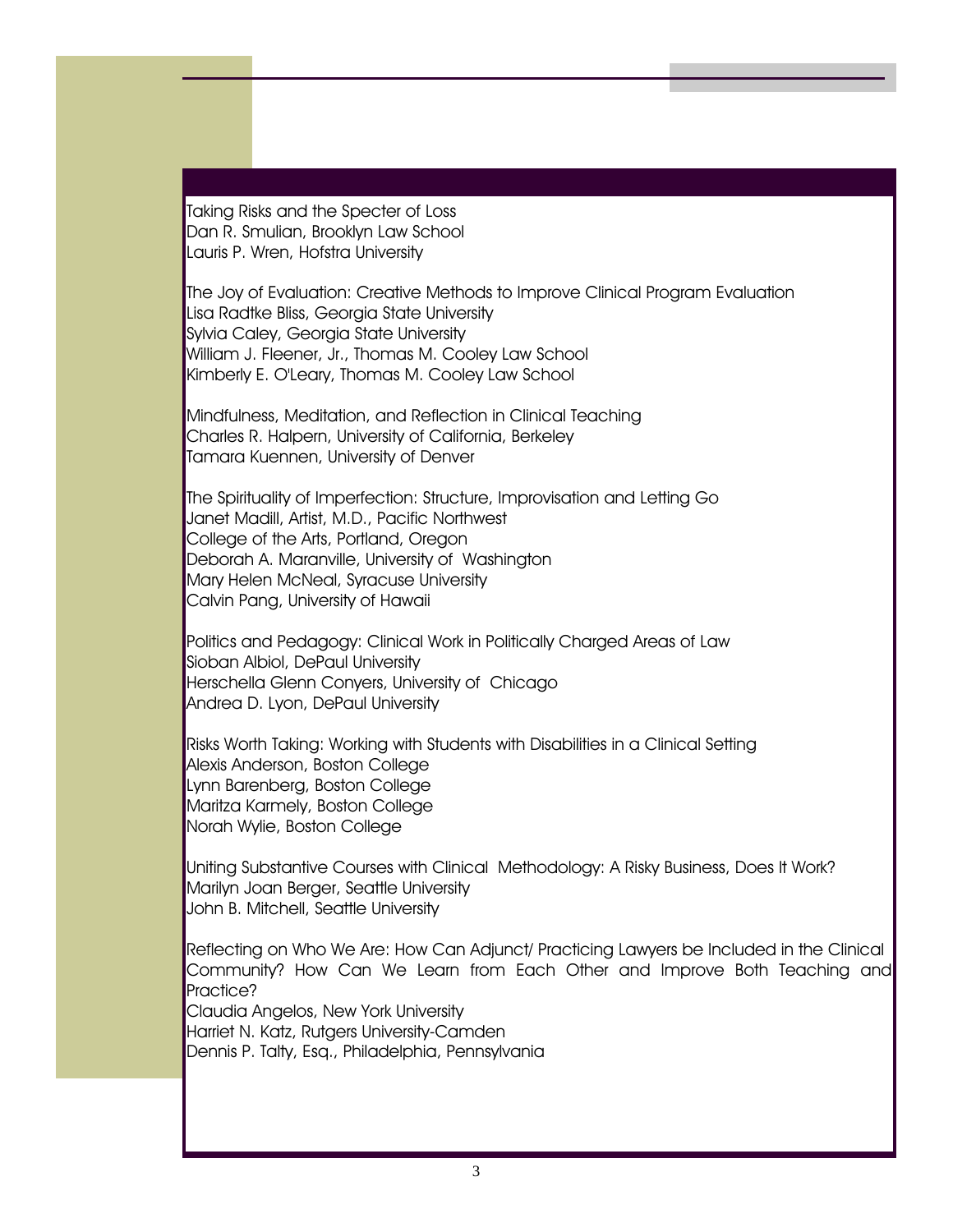Clinical Engagement at Multiple Levels: Exploring the Relationship Between Direct Representation and Policy Reform Work Kenneth J. King, Suffolk University Jennifer Lee Koh, Stanford Law School Christopher Northrop, University of Maine Jayashri Srikantiah, Stanford Law School

Social Justice Lawyering and Community Needs: Opportunities and Barriers in the Clinical **Setting** Wendy A. Bach, City University of New York Debra Bechtel, Brooklyn Law School Juliet M. Brodie, Stanford Law School David Jerome Reiss, Brooklyn Law School

Lisa Smith, Brooklyn Law School

Risks and Opportunities in Self-Disclosure: What Should Teachers and Students Reveal to Each Other in Managing their Personal Life Crises and Why? Spencer Rand, Temple University Dveera Segal, Villanova University

Mediation Advocacy in a Clinical Setting Harold I. Abramson, Touro College Jonathan M. Hyman, Rutgers University-Newark

The Worst-Case Scenario: Malpractice and Serious Ethical Breaches by Students John J. Francis, Washburn University Gerard Francis Glynn, Barry University Robert L. Jones, Jr., Notre Dame Law School

The Clinic Retreat and Collective Reflection: Taking Risks and Learning from Mistakes Liz Ryan Cole, Vermont Law School Thomas F. Guernsey, Albany Law School Nancy M. Maurer, Albany Law School

Works-in-Progress

3:30 - 3:45 p.m. Refreshment Break

3:45 - 5:30 p.m. Concurrent Sessions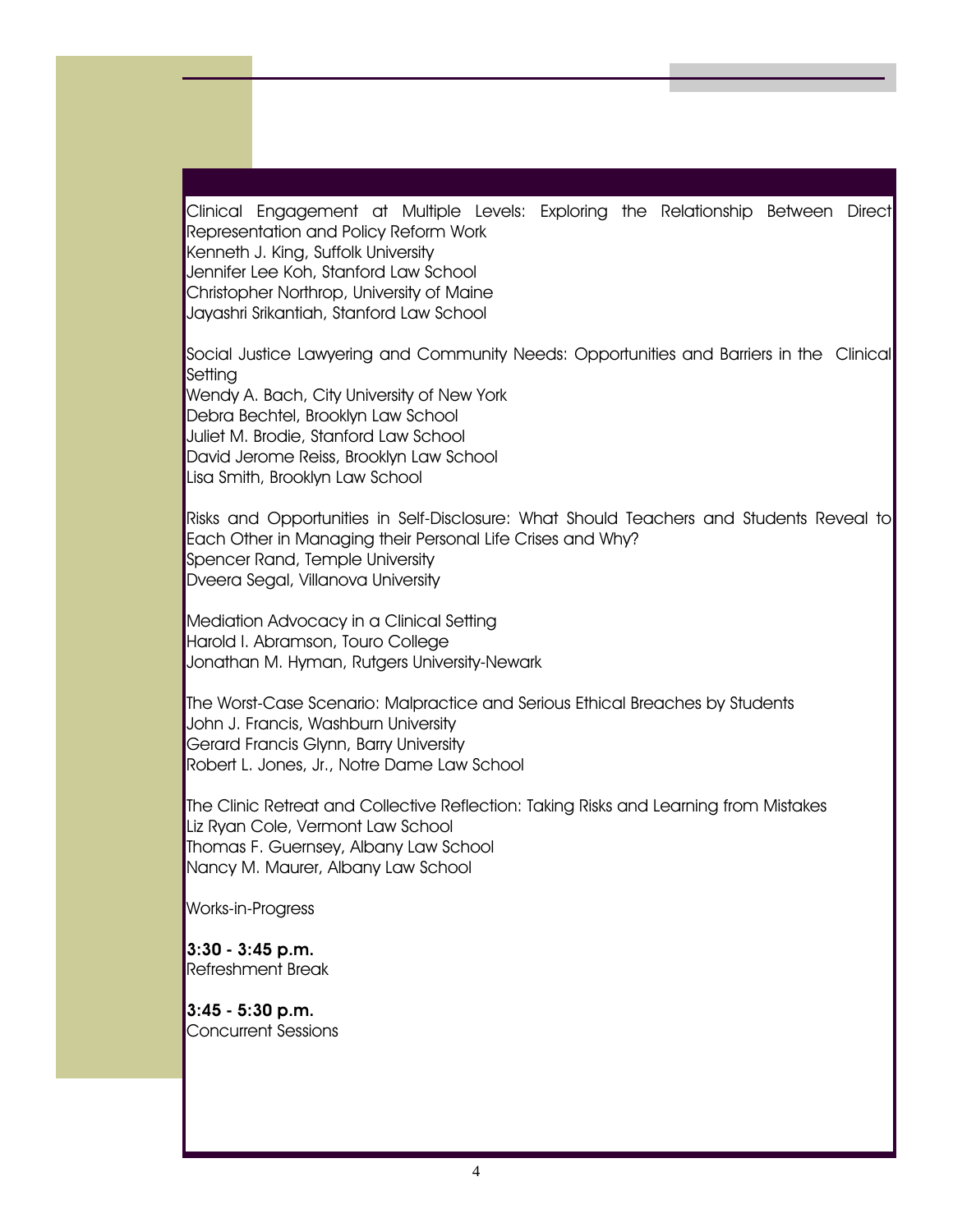Reflections on Whether and to What Extent We Should Teach Trial Advocacy Skills as Part of the Classroom Component in Live-Client Based Clinical Programs Zelda B. Harris, University of Arizona John C. Lore III, Rutgers University-Camden

Reflecting on the New Lawyering Courses: Curricular Synthesis Beverly Balos, University of Minnesota Bill Ong Hing, University of California, Davis Robert F. Seibel, Visiting Professor of Law, California Western School of Law, San Diego, California Nina W. Tarr, University of Illinois

Creating Seminars that Sizzle: Enhancing Clinical Learning Through Group Interaction and **Reflection** Michele Estrin Gilman, University of Baltimore Leigh Goodmark, University of Baltimore

Margaret E. Johnson, University of Baltimore

Finding Relevance in Seminars for Students in Diverse Field Placements Laurie A. Barron, Roger Williams University Eden E. Harrington, University of Texas Lynn McDowell, Florida Coastal School of Law Avis L. Sanders, American University

Rethinking Cross-Cultural Training Judith L. Fox, Notre Dame Law School Janet Thompson Jackson, Washburn University

Cross-Clinic Collaborations: Looking Forward and Reflecting Back Lily Arbab Camet, American University Sara Faherty, State University of New York at Buffalo George M. Hezel, State University of New York at Buffalo Meetali Jain, American University Adrienne Lockie, American University Victoria F. Phillips, American University Jayesh Rathod, American University Jane K. Stoever, American University LaShanda Taylor, American University Suzanne E. Tomkins, State University of New York at Buffalo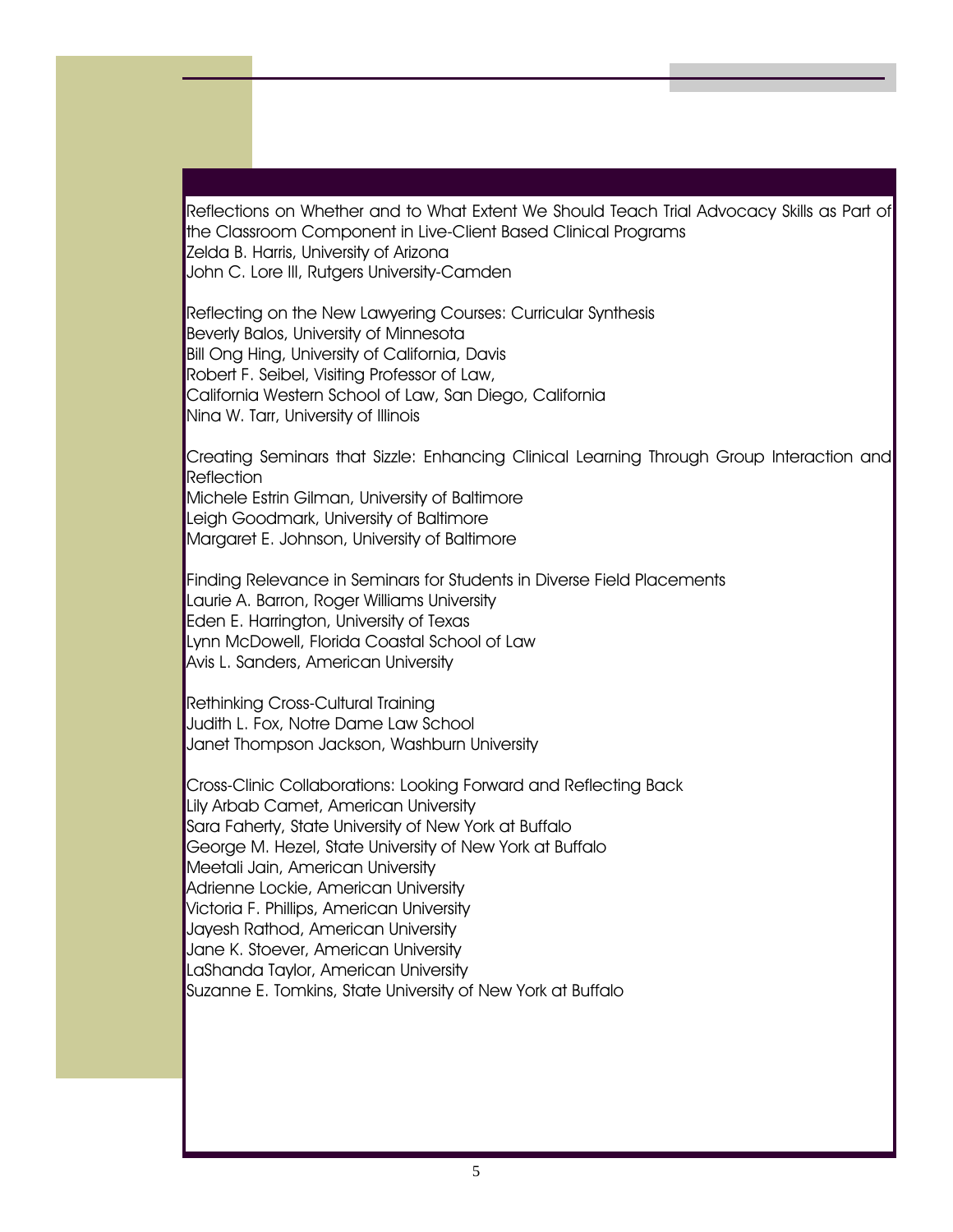Clinic Administrators: Unspoken Opportunities to Teach Students in a Clinical Environment Rebecca Bainum, University of Maryland Margie Caranci, Roger Williams University Laura Garcia, University of Baltimore Mary Lynch, Albany Law School Irene Scharf, Southern New England School of Law Susan Terwilliger, Albany Law School Linda Williams, Administrative Assistant, Legal Clinic, Vanderbilt University

"Can I Have a New Clinic Partner?": How Institutional Culture Affects the Risks We Take and the Mistakes We Make in Dealing with Students, Deans, Colleagues and the Community Wendi J. Adelson, Florida State University Marisa Silenzi Cianciarulo, Chapman University Michael Scott Vastine, St. Thomas University

The Perceived Civil-Criminal Divide in Clinical Teaching Jane H. Aiken, Georgetown University Jeffrey Jude Pokorak, Suffolk University Ilene B. Seidman, Suffolk University Abbe Smith, Georgetown University

Social Justice and Externships: Accident, Oxymoron or the Right Stuff? Timothy W. Floyd, Mercer University Sarah L. Gerwig-Moore, Mercer University Alexander Scherr, University of Georgia

Using Film in Our Clinical Teaching to Achieve Educational Goals: Acknowledging the Risks, Considering Our Mistakes, and Reflecting on the Opportunities David F. Chavkin, American University Brian G. Gilmore, Howard University Angela McCaffrey, Hamline University

Exploring How To Handle and Learn from Mistakes in the Clinic William Berman, Suffolk University Esme Caramello, Clinical Instructor and Staff Attorney, Harvard Law School

Bellow Scholar Presentation Works-in-Progress 5:30 - 7:00 p.m. AALS Reception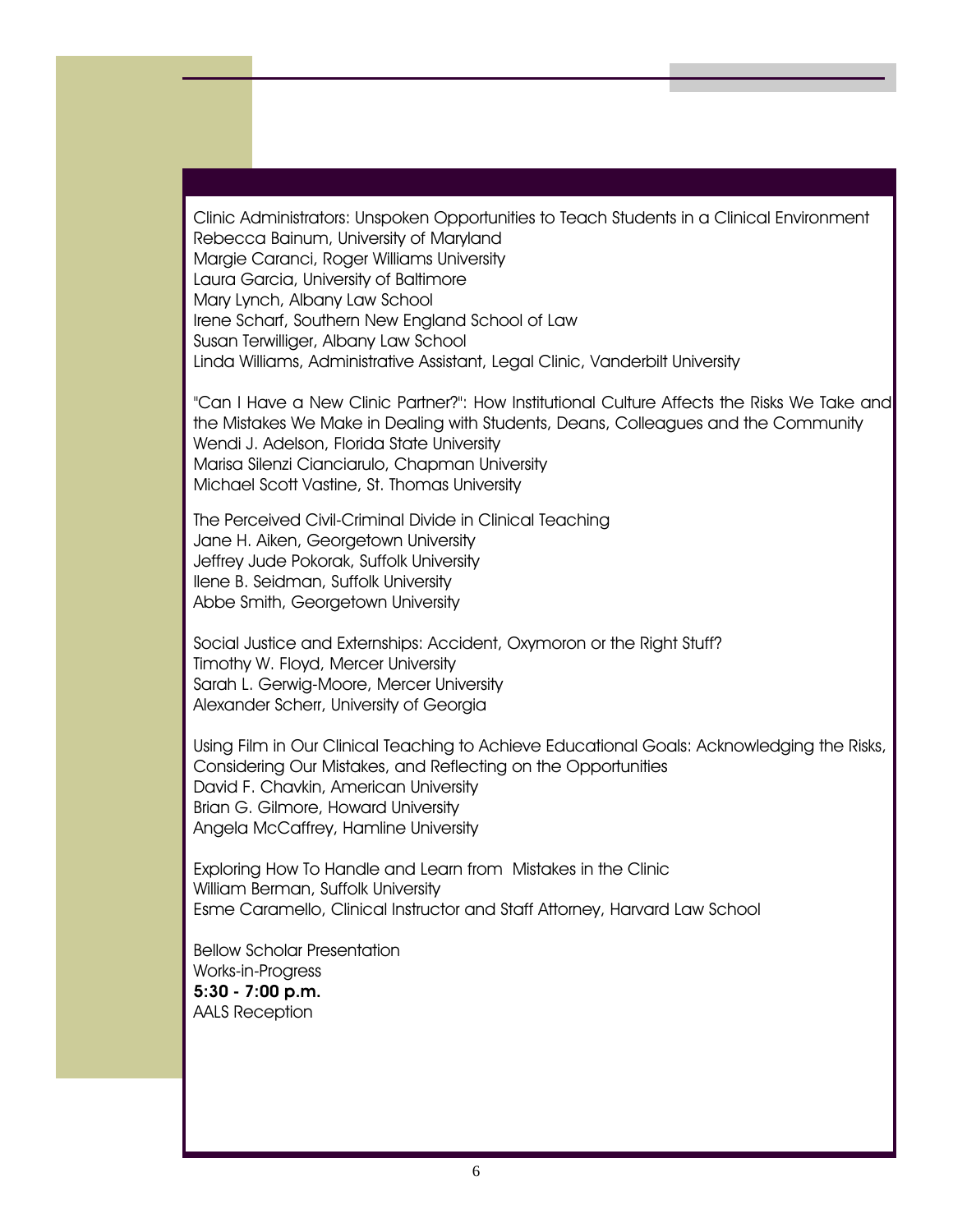### Tuesday, May 6, 2008

#### 7:30 - 9:00 a.m.

AALS Section on Clinical Legal Education Committee Meetings

#### 9:00 - 10:15 a.m.

Reflection on Supervision: Developing Sites for Insights Alicia Alvarez, The University of Michigan Donna H. Lee, City University of New York Elliott S. Milstein, American University

The private and intimate character of supervision as well as the time demands posed by working closely with students in the process of representing clients often leave little opportunity for sustained reflection about this core pedagogy of clinical teaching. Participants will watch several supervisory scenarios and work together to develop contexts and methods to rethink our goals, reassess our methods, and learn from our mistakes as clinical supervisors.

10:15 - 10:30 a.m. Refreshment Break

10:30 a.m. - 12:00 p.m. Working Groups: Supervision

12:00 p.m. - 1:45 p.m. AALS Luncheon - AALS Section on Clinical Legal Education Town Hall

#### -Free Afternoon-

#### Wednesday, May 7, 2008

9:00 - 10:15 a.m.

Reflecting on Mistakes and Accomplishments of the Clinical Movement to Plan for a Successful Future

J. Michael Norwood, University of New Mexico

Aliza Gail Organick, Washburn University

Frank H. Wu, Wayne State University

The panelists reflect on where we have erred in identifying and progressing toward objectives in clinical teaching and in the Academy and provide a prescription for reaching our collective goals in the future.

#### 10:15 - 10:30 a.m.

Refreshment Break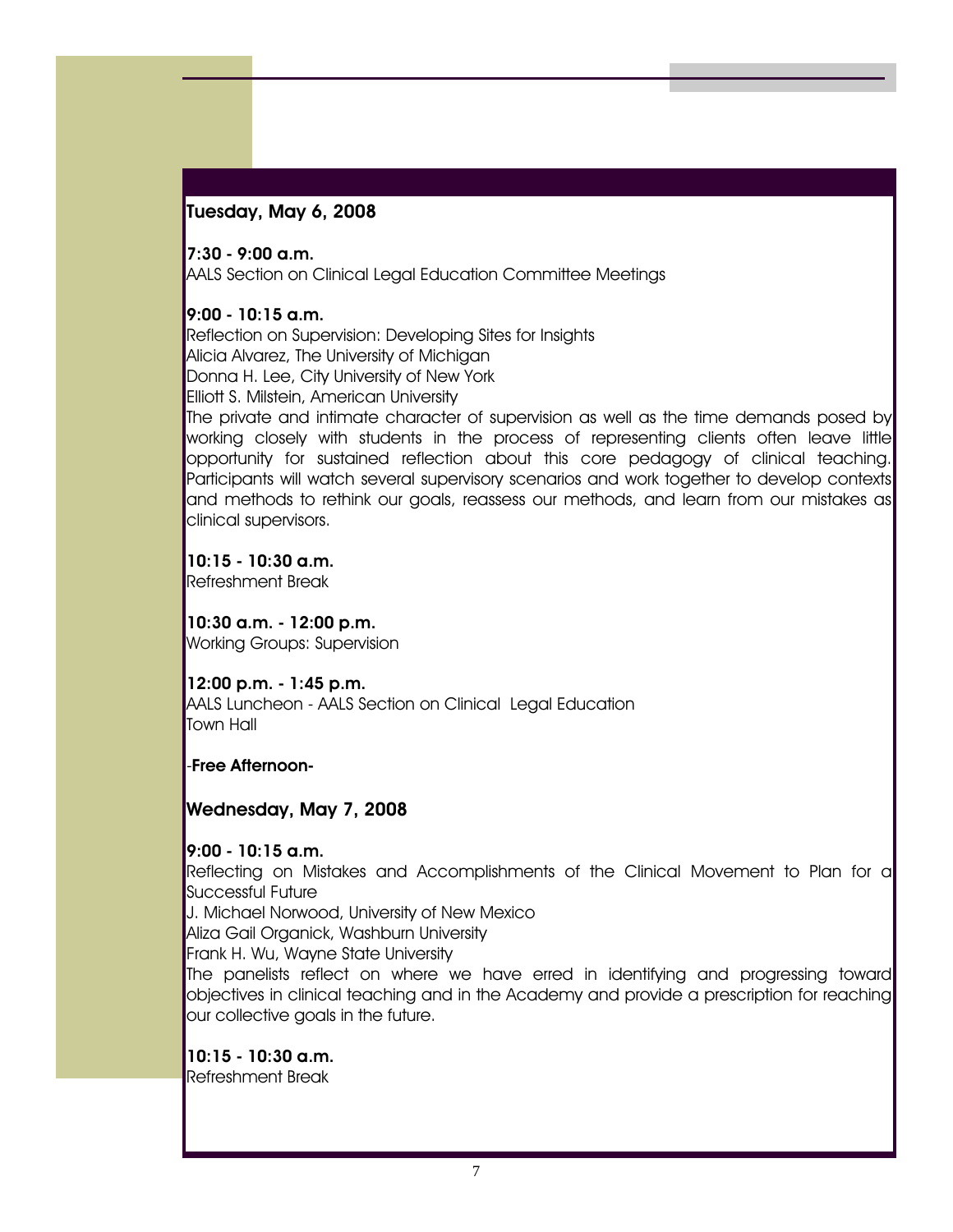#### 10:30 a.m. -12:15 p.m. Concurrent Sessions

Supervising in Your Pajamas: Clinical Pedagogy for the Internet Generation Cheryl Buchert, Loyola University, New Orleans R. Judson Mitchell, Loyola University, New Orleans

(Mis)communicating with Our Students: Reflecting on Ambiguity in Supervision Sessions Keith Blair, University of Baltimore John B. Snyder, University of Baltimore

"I Don't Know Anything About Countertransference, But I think It Just Happened to Me!"-- Learning to Cope with Psychodynamic Processes in Clinical Work Evangeline Sarda, Boston College Robert Tittmann, Psychiatrist, Boston College; Counseling Services, Harvard Medical School, Boston, Massachusetts Carwina Weng, Indiana University-Bloomington

Reflecting on Approaches, Purposes, Successes and Difficulties in Giving Feedback Maria Arias, City University of New York Margaret Martin Barry, Catholic University of America Beryl S. Blaustone, City University of New York

Locating (and Moving) Boundaries: The Risks and Opportunities that Arise from Questioning the Boundaries of Client Representation in Law School Clinics Victoria L. Chase, Rutgers University-Camden James Parry Eyster, Ave Maria School of Law

Supervision of Personal Skills Susan L. Brooks, Drexel University Marjorie A. Silver, Touro College

Reflecting on Supervision Methodology Along the (Non)Directive Continuum Vanessa Merton, Pace University Joseph A. Rosenberg, City University of New York

Reflecting on Cross-Cultural Supervision Technique in Light of Social Science Research Kristin Henning, Georgetown University Louise Anne Howells, University of the District of Columbia Samuel Jefferson, University of District of Columbia Jennifer P. Lyman, The George Washington University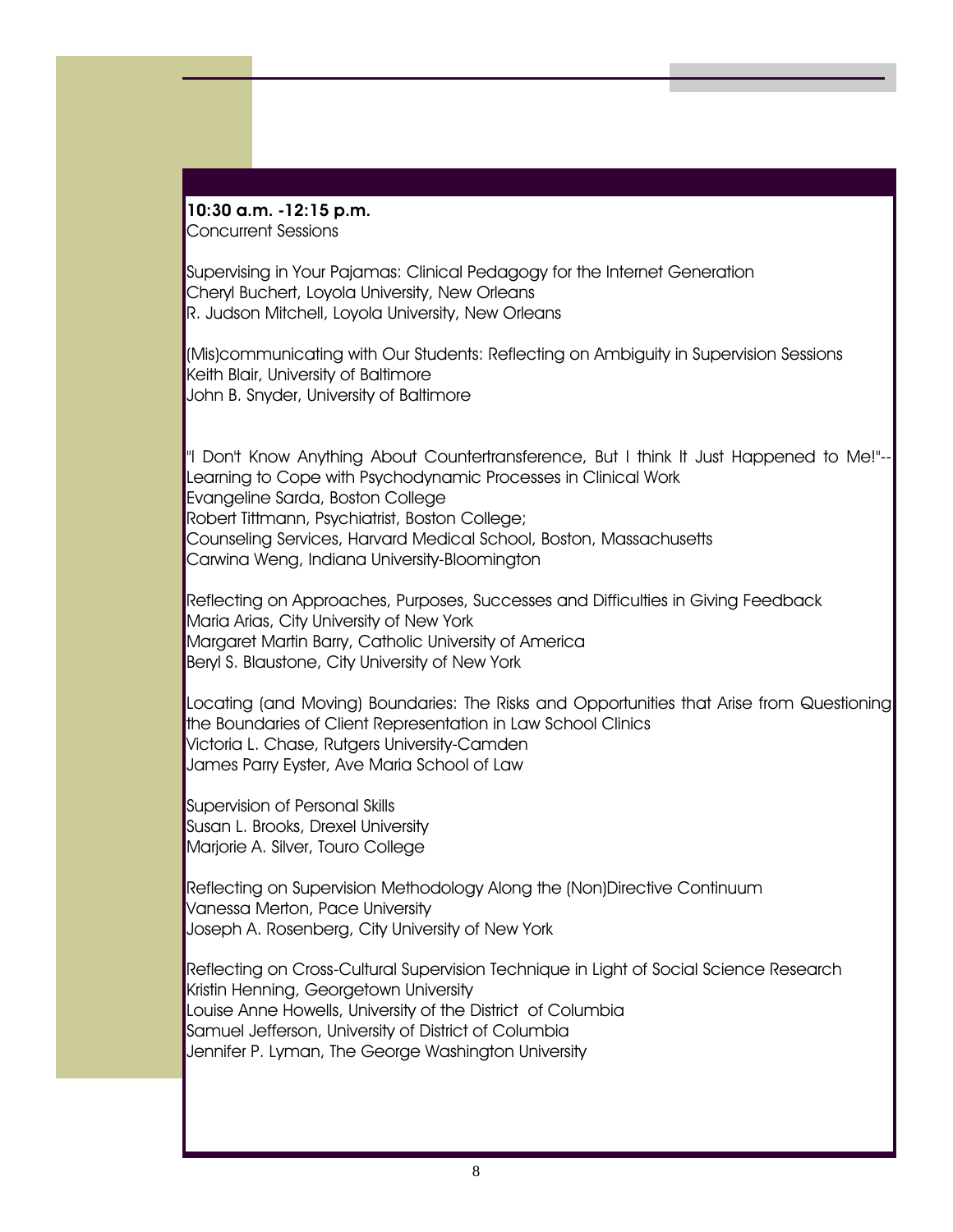Are We Crazy? Supervising Students in High-Risk Situations Maureen N. Armour, Southern Methodist University Bryan Lonegan, Visiting Associate Professor, Seton Hall University Karen Musalo, University of California, Hastings Lori A. Nessel, Seton Hall University Mary Spector, Southern Methodist University

Remote Control? Contingencies, Risks, and Rewards in Supervising Students Representing "Long Distance" Clients Susan D. Bennett, American University James L. Cavallaro, Harvard Law School Troy Elder, Florida International University Joshua D. Sarnoff, American University Brenda V. Smith, American University

Risks, Mistakes and Opportunities When Clinics Engage in Project-Based "Cases": A Case Study of Project Selection and Management Through Examination of Work with the Liberian Truth and Reconciliation Commission Sandra Babcock, Northwestern University Jenny-Brooke Condon, Seton Hall University Bassina Farbenblum, Seton Hall University Sarah Hiles Paoletti, University of Pennsylvania

Works-in-Progress 12:15 - 2:00 p.m.

AALS Luncheon

Looking Back, Moving Forward: The Sanctuary Movement and the Asylum Program of Southern Arizona Videotape, produced and presented by Lynn Marcus, University of Arizona

Reflecting on Lessons Learned from the Sanctuary Movement: Border Issues Then and Now John Fife, Pastor Emeritus, Southside Presbyterian Church, Tucson, Arizona; cofounder, No More Deaths

#### 2:00 - 3:30 p.m.

Concurrent Sessions Reflecting on our Movement and Its Methods Muneer I. Ahmad, American University Sameer M. Ashar, City University of New York Susan J. Bryant, City University of New York Robert D. Dinerstein, American University Dean Hill Rivkin, University of Tennessee Donna Miae Ryu, University of California, Hastings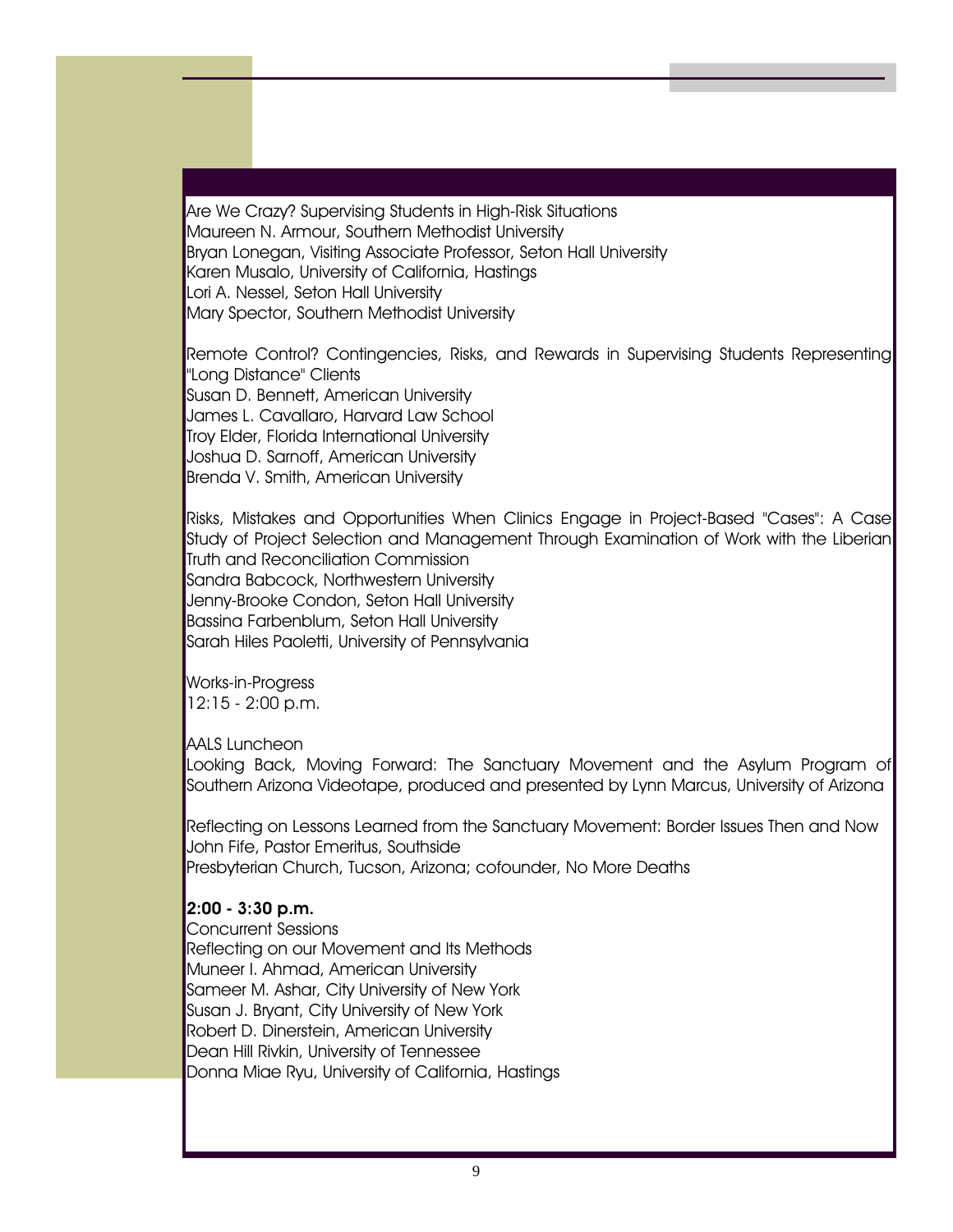Evening Clinics - Rewards and Challenges Margaret Maisel, Florida International University Richard S. Ugelow, American University

"Why Can't We All Just Get Along?" Finding Common Ground Between Domestic Violence and Criminal Defense Clinics Bradford Colbert, William Mitchell College of Law John M. Copacino, Georgetown University Deborah Epstein, Georgetown University Catherine F. Klein, Catholic University of America

The Carnegie Report and Externships: Where the Bridge to Practice Meets the Road to **Identity** Cynthia Batt, Temple University

Sande Buhai, Loyola Law School, Los Angeles Lisa Gabrielle Lerman, Catholic University of America

Strategic Planning: Learning from Our Mistakes and Growing from Our Experiments Annette Appell, University of Nevada Las Vegas Wendi Warren Hill Binford, Willamette University Antoinette Sedillo Lopez, University of New Mexico

Striking the Right Balance: Clinic Design and Supervisory Reflection in Complex Litigation and Transactions

Gina M. Calabrese, St. John's University Ann Leslie Goldweber, St. John's University Carmen V. Huertas, City University of New York Serge Martinez, Hofstra University

Is Tenure A Good Thing? Reflections on Security of Position Issues as They Impact Specialty Clinics

Kim Diana Connolly, University of South Carolina Edward Lloyd, Columbia University James R. May, Widener University Deborah Sivas, Stanford Law School

Directing? You Must Be Kidding: Leading a Clinic in Academia Brenda Bratton Blom, University of Maryland Phyllis Goldfarb, The George Washington University Binny Miller, American University Joseph B. Tulman, University of the District of Columbia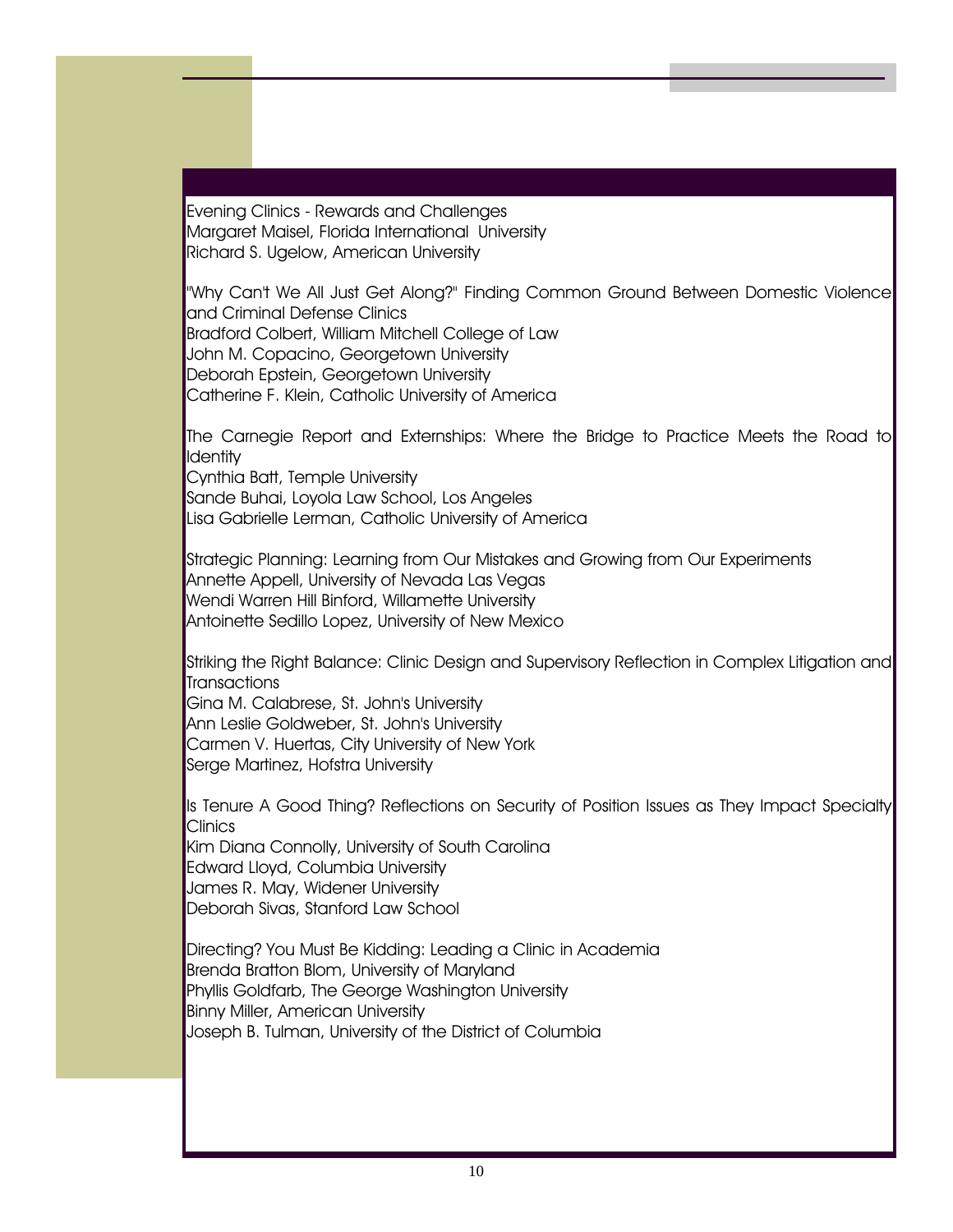Simple v. Complex -- From Law Reform to the Basics in Framing a Clinical Experience Daniel L. Hatcher, University of Baltimore Bernard P. Perlmutter, University of Miami Claire A. Smearman, University of Baltimore Kele Williams, University of Miami

Works-in-Progress

### 3:30 - 3:45 p.m.

Refreshment Break

### 3:45 - 5:00 p.m.

Reflecting on Risks, Mistakes and Opportunities in Multi- Cultural Settings

Linda B. Green, Associate Professor, Department of Anthropology, University of Arizona, Tucson, Arizona

Nancy Grey Postero, Ph.D., Assistant Professor, Department of Anthropology, University of California, San Diego, San Diego, California

Paulette J. Williams, University of Tennessee

The panel will discuss personal experiences in and lessons learned from work in situations where different cultures meet. The session will then expand to include discussions by and with all those in attendance.

# Project Update Presentations

2008 AALS Clinical Conference Monday, May 5, 3:45-5:30 pm. Bellow Scholar Presentations

Current Bellow Scholars will present updates on their projects:

1. Brenda Bratton Blom, University of Maryland, "The Community Justice Initiative, Community Prosecution Project"

2. Alan Lerner, University of Pennsylvania, "Identifying the Red Flags of Child Neglect to Facilitate Evidence-Based Focused Responses"

3. Joseph Tulman, D.C. School of Law, "Using Disability Rights to Diminish Incarceration"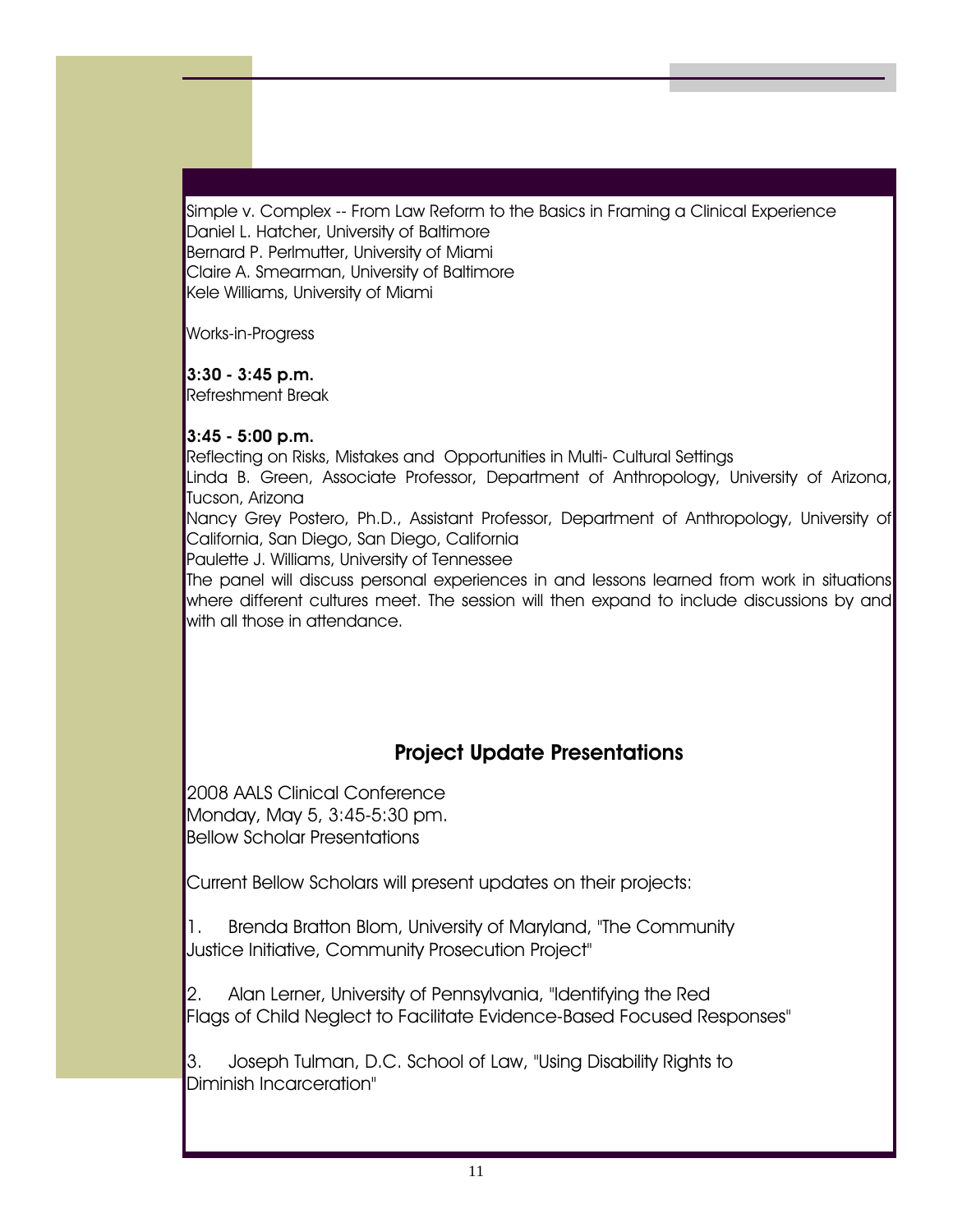## Task Force on Clinicians and the Academy: Town Hall Meeting in **Tucson**

The Task Force on Clinicians and the Academy will convene a Town Hall at the section lunch, 12:00 - 1:45 p.m. on Tuesday, May 6, 2008. At the Town Hall, we will discuss our progress to date and ask the section for help in bringing this difficult work to completion. Our charge is to examine (1) who is teaching in clinical programs and with clinical methodologies in American law schools, and (2) what are the most appropriate models for clinical appointments within the legal academy

Calvin Pang and Bryan Adamson for the Task Force

Brad Colbert (William Mitchell) Kathy Hessler (CWRU) Kate Kruse (UNLV) Bob Kuehn (Alabama) Mary Helen McNeal (Syracuse) David Santacroce (Michigan)

## CLEA Awards Committee

There were six nominations for the Excellence in Public Interest Case or Project Award . The committee selected the Rutgers Constitutional Litigation Clinic as winner of the Award forExcellence in a Public Interest Case or Project for its work on Jama et al v Correctional Services Corp et al, litigation which successfully applied international law causes of action to sue for poor conditions for asylum applicant detainees.

Karen Tokarz has been selected to win the Outstanding Advocate for Clinical Teachers. Karen's many years of outstanding leadership in the AALS, CLEA, ABA committees, GAJE, as well as mentoring many individual clinicians, made her the perfect choice for this award.

Both awards will be given at the Tuesday lunch at the May conference.

The committee also approved 45 student award winners from various schools.